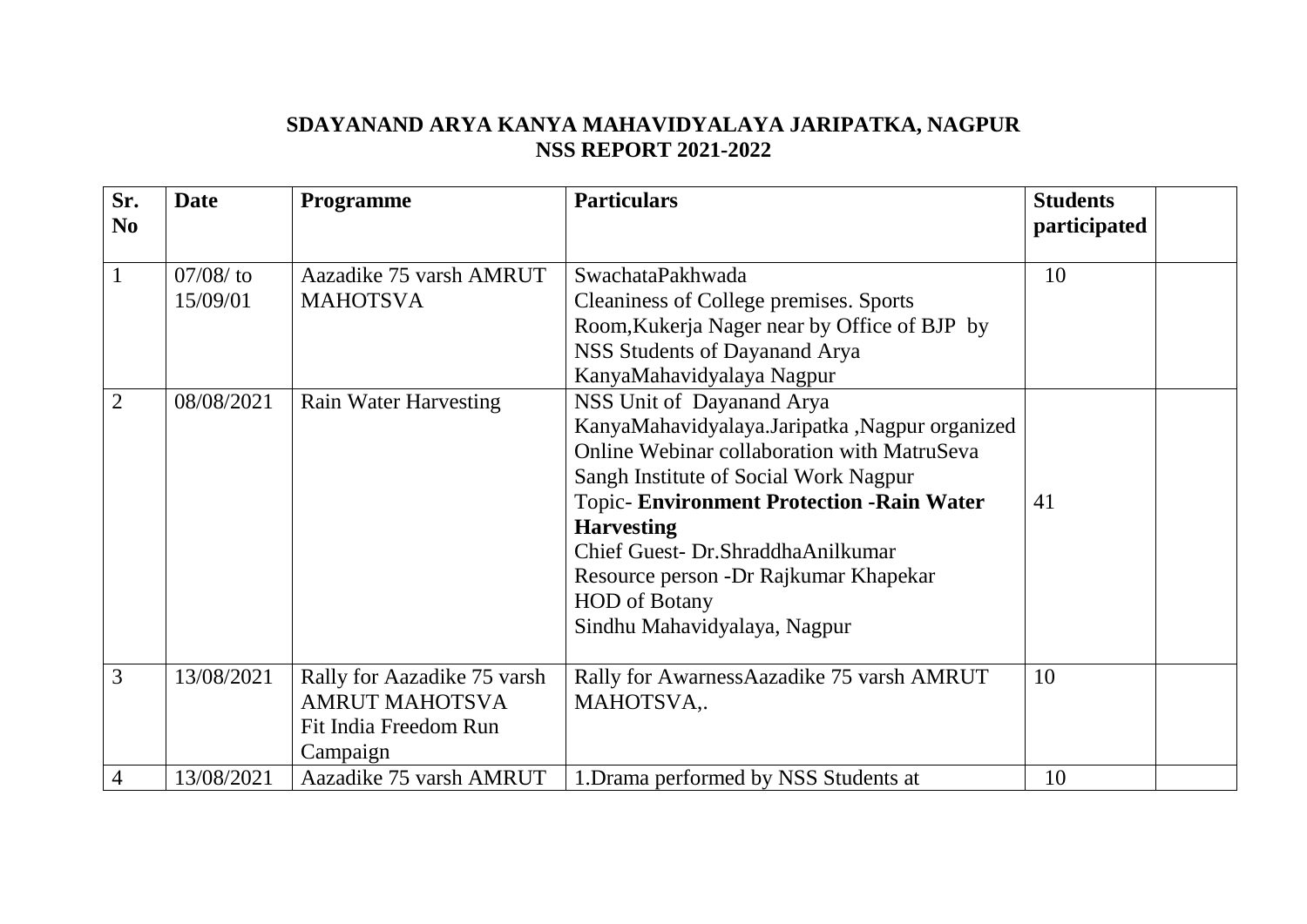|                |            | <b>MAHOTSVA</b>             | JingerMall Jaripatka Nagpur                              |    |  |
|----------------|------------|-----------------------------|----------------------------------------------------------|----|--|
|                |            |                             | 2. Poster making Competition                             |    |  |
|                |            |                             | Students got First, Second& Third Prize                  | 12 |  |
|                |            |                             | <b>First Prize: MsBinesh Chouhan</b>                     |    |  |
|                |            |                             | 3 Online Caram& Chess Competition                        |    |  |
|                |            |                             | <b>Caram Competition</b>                                 | 06 |  |
|                |            |                             | Firstprize- JeminiShahu                                  |    |  |
|                |            |                             | Second Prize - RaginiNamdev                              |    |  |
|                |            |                             | <b>Chess Comprtition-</b>                                | 06 |  |
|                |            |                             | Firstprize- Kajal Yadav                                  |    |  |
|                |            |                             | Second Prize - Shweta Chourciya                          |    |  |
| 5              | 15/08/2021 | Celebration of Independence | NSS Students and Staff of the college celebrated         | 50 |  |
|                |            | Day                         | the 75 <sup>th</sup> Independence Day. The staff and few |    |  |
|                |            |                             | students of NSS students attended and the                |    |  |
|                |            |                             | programme following Covid safety norms. There            |    |  |
|                |            |                             | was live streaming of the programme on                   |    |  |
|                |            |                             | Facebook. The chief guest was Dr. Asrani                 |    |  |
| 6              | 28/08/2021 | Eye Check-up Camp           | NSSUnit of Dayanand College organized Eye                | 40 |  |
|                |            |                             | Check-up Camp in colleraboration with Madhav             |    |  |
|                |            |                             | Netraalay Nagpur                                         |    |  |
| $\overline{7}$ | 06/09/2021 | <b>Teachers Day</b>         | NSSUnit of Dayanand Arya                                 | 72 |  |
|                |            |                             | KanyaMahavidyalaya, celebrate Teachers Day via           |    |  |
|                |            |                             | Zoom                                                     |    |  |
| 8              | 14/09/01   | Covid-19 Vaccination        | NSS Unit of Dayanand Arya                                | 15 |  |
|                |            |                             | KanyaMahavidyalaya& Nagpur Muncipal                      |    |  |
|                |            |                             | Corporationat Arya Samaj Mandir                          |    |  |
|                |            |                             | JaripatkaNagpur                                          |    |  |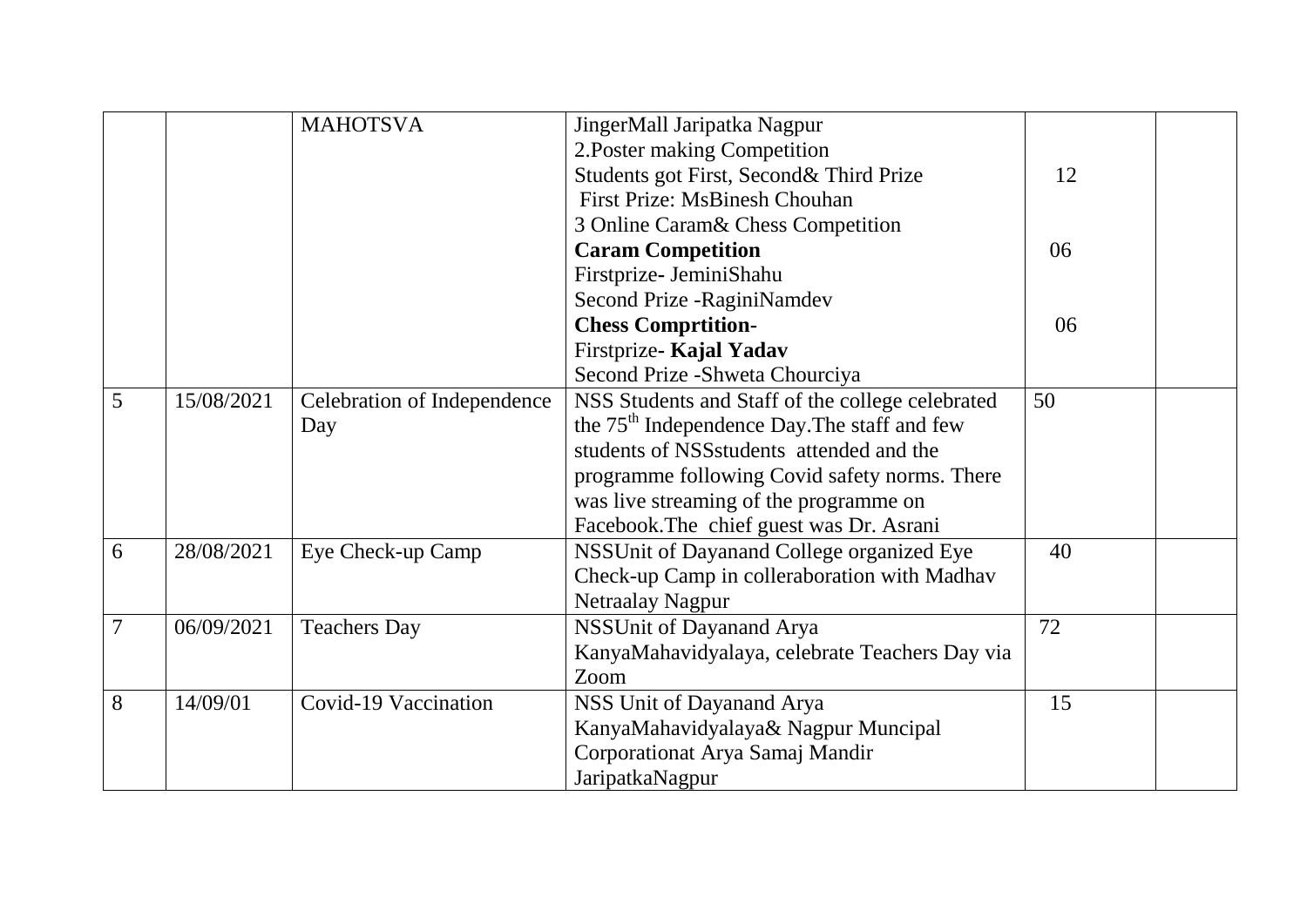| 9 | $22/09$ to | RashtriyaPoshanSaftaah | 22/09/2021 First Day                  | 60 |  |
|---|------------|------------------------|---------------------------------------|----|--|
|   | 28/09/2021 |                        | Topic- of Students                    |    |  |
|   |            |                        | Chief Guest- Dr.ShraddhaAnilkumar     |    |  |
|   |            |                        | Resource person - Dr Meghna Pandit    |    |  |
|   |            |                        | <b>Assistant Professor</b>            |    |  |
|   |            |                        | Dharam Arts & Commerce College Nagpur |    |  |
|   |            |                        | 23/09/2021 Second Day                 |    |  |
|   |            |                        | Topic- of Students                    |    |  |
|   |            |                        | Chief Guest- Dr.ShraddhaAnilkumar     |    |  |
|   |            |                        | Resource person -Dr                   |    |  |
|   |            |                        | 24/09/2021 Third Day                  |    |  |
|   |            |                        | Topic- of Students                    |    |  |
|   |            |                        | Chief Guest- Dr.ShraddhaAnilkumar     |    |  |
|   |            |                        | Resource person -Dr. GokulaBhalerao   |    |  |
|   |            |                        | <b>HOD S.S.Girls College Gondia</b>   |    |  |
|   |            |                        | 25/09/2021 Fourth Day                 |    |  |
|   |            |                        | Topic- of Students                    |    |  |
|   |            |                        | Chief Guest- Dr.ShraddhaAnilkumar     |    |  |
|   |            |                        | Resource person -                     |    |  |
|   |            |                        | 26/09/2021 Fifth Day                  |    |  |
|   |            |                        | Topic- of Students                    |    |  |
|   |            |                        | Chief Guest- Dr.ShraddhaAnilkumar     |    |  |
|   |            |                        | Resource person                       |    |  |
|   |            |                        | 27/09/2021 Sixth Day                  |    |  |
|   |            |                        | Topic- of Students                    |    |  |
|   |            |                        | Chief Guest- Dr.ShraddhaAnilkumar     |    |  |
|   |            |                        | Resource person                       |    |  |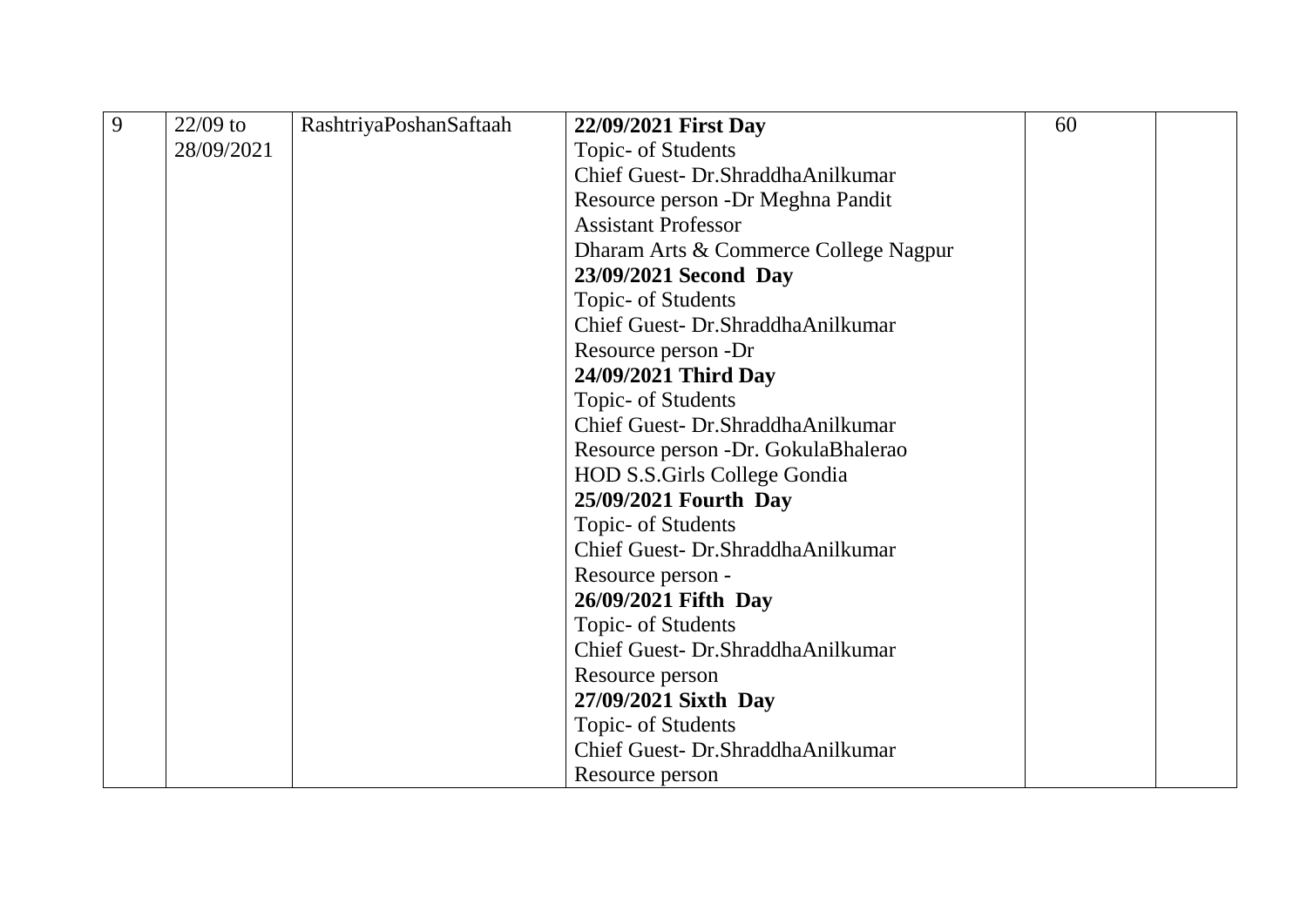|    |                    |                                                                            | 28/09/2021 Seventh Day                                                                                                                                                                                                                                                                                        |    |  |
|----|--------------------|----------------------------------------------------------------------------|---------------------------------------------------------------------------------------------------------------------------------------------------------------------------------------------------------------------------------------------------------------------------------------------------------------|----|--|
|    |                    |                                                                            | Topic- of Students                                                                                                                                                                                                                                                                                            |    |  |
|    |                    |                                                                            | Chief Guest- Dr.ShraddhaAnilkumar                                                                                                                                                                                                                                                                             |    |  |
|    |                    |                                                                            | Resource person                                                                                                                                                                                                                                                                                               |    |  |
| 10 | 24/09./2021        | <b>NSS Foundation Day</b>                                                  | NSS unit of DayanadArya KanyaMahavidyalaya<br>celebrated NSS Foundation Day<br>Chief Guest- Dr.ShraddhaAnilkumar<br>Resource person- Dr.SatyapriyaH.Indurwade<br>Prof & HOD OF RTMNU Economics Department<br>Nagpur.<br>Dr.Indurwade sir was told about NSS-Its<br>objectives and duties of students via Zoom | 65 |  |
| 11 | 02/10/2021         | Gandhi Jayanti AtmaNirbhar<br><b>Bharat</b><br>Green Village Clean Village | <b>Green Village Clean Village</b><br>NSS Unit of Dayanand Arya<br>KanyaMahavidyalayaJaripatka Nagpur<br>To make aware and motivate people the necessity<br>and importanceof cleaniness, greenery and non use<br>of plastic material                                                                          | 10 |  |
| 12 | 03/10/2021         | <b>Blood Donation Camp</b>                                                 | NSS Unit of Dayanand Arya<br>KanyaMahavidyalaya organized Blood Donation<br>Campwith Dada Sangatram Arya Charitable Trust<br>Nagpur at Dayanand Arya<br>KanyaMahavidyalayaJaripatka Nagpur                                                                                                                    | 50 |  |
| 13 | 09/10/2021<br>$\&$ | Mazi Vasundhara Abhiyan                                                    | Tree Plantation & Swachhata Abhiyaan by<br>NSS Unit of Dayanand Arya                                                                                                                                                                                                                                          | 30 |  |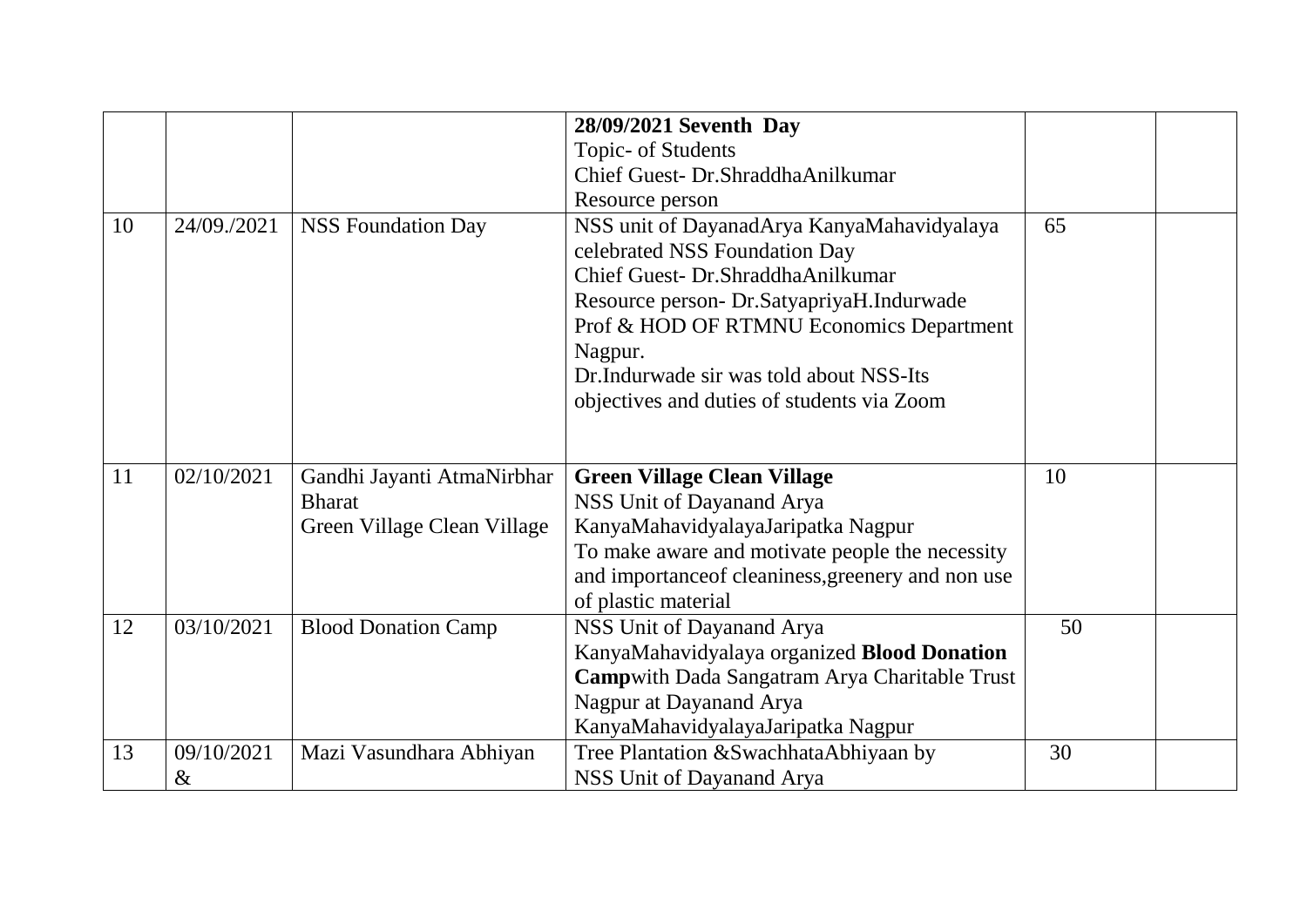|    | 10/102021     |                                | KanyaMahavidyalayaJaripatka Nagpur                |     |  |
|----|---------------|--------------------------------|---------------------------------------------------|-----|--|
| 14 | 15/10/2021    | VachanPrerna Divas             | The birth anniversary of Dr APJAbdul Kalam ex-    | 40  |  |
|    |               |                                | president of India was celebrated as              |     |  |
|    |               |                                | VachanPrerna Divas -Students were guided          |     |  |
|    |               |                                | about importance of reading good books even in    |     |  |
|    |               |                                | this digital era                                  |     |  |
| 15 | 16/10/2021    | <b>NSS Registration</b>        | <b>NSS Registration</b>                           | 100 |  |
| 16 | 19/10/2021    | Plastic Nirmulan and           | NSS Unit of DayanandArya                          | 35  |  |
|    | $\&$          | KacharaSanklan Abhiyan         | KanyaMahavidyalayaJaripatka Nagpur collect        |     |  |
|    | 20/10/2021    |                                | plastic bottles, wastages                         |     |  |
|    |               |                                | Clean College premises, Physical education        |     |  |
|    |               |                                | Department.Canteenetc                             |     |  |
| 17 | $25/10/01$ to | <b>Mission Yuva Swath</b>      | Vaccination Camp organized by Dayanand Arya       | 98  |  |
|    | onwards       | Vaccination Covid-19           | KanyaMahavidyalaya& Nagpur Muncipal               |     |  |
|    |               |                                | <b>Corporation Nagpur</b>                         |     |  |
| 18 | 31/10/2021    | Rashtriya Ekta Divas           | Birth anniversary of SarderVallabbhai Patel was   | 62  |  |
|    |               | Online Zoom                    | celebrated as'Rashtriya Ekta Divas 'the           |     |  |
|    |               |                                | Principal Dr.ShraddhaAnilkumar guided the         |     |  |
|    |               |                                | students on the importance of national integrity  |     |  |
|    |               |                                | for overall development of the country as well as |     |  |
|    |               |                                | its people                                        |     |  |
| 19 | 23/11/2021    | Food-Planet-Health             | Nagpur University Department of NSS and NSS       | 158 |  |
|    |               | <b>Online Zoom</b>             | Unit of Dayanand Arya                             |     |  |
|    |               |                                | KanyaMahavidyalayaJaripatka Nagpur                |     |  |
|    |               |                                | organize a Webinar in Collaboration with Vegan    |     |  |
|    |               |                                | Outreach                                          |     |  |
| 20 | 26/11/2021    | <b>Indian Constitution Day</b> | NSS Unit of Dayanand Arya                         | 70  |  |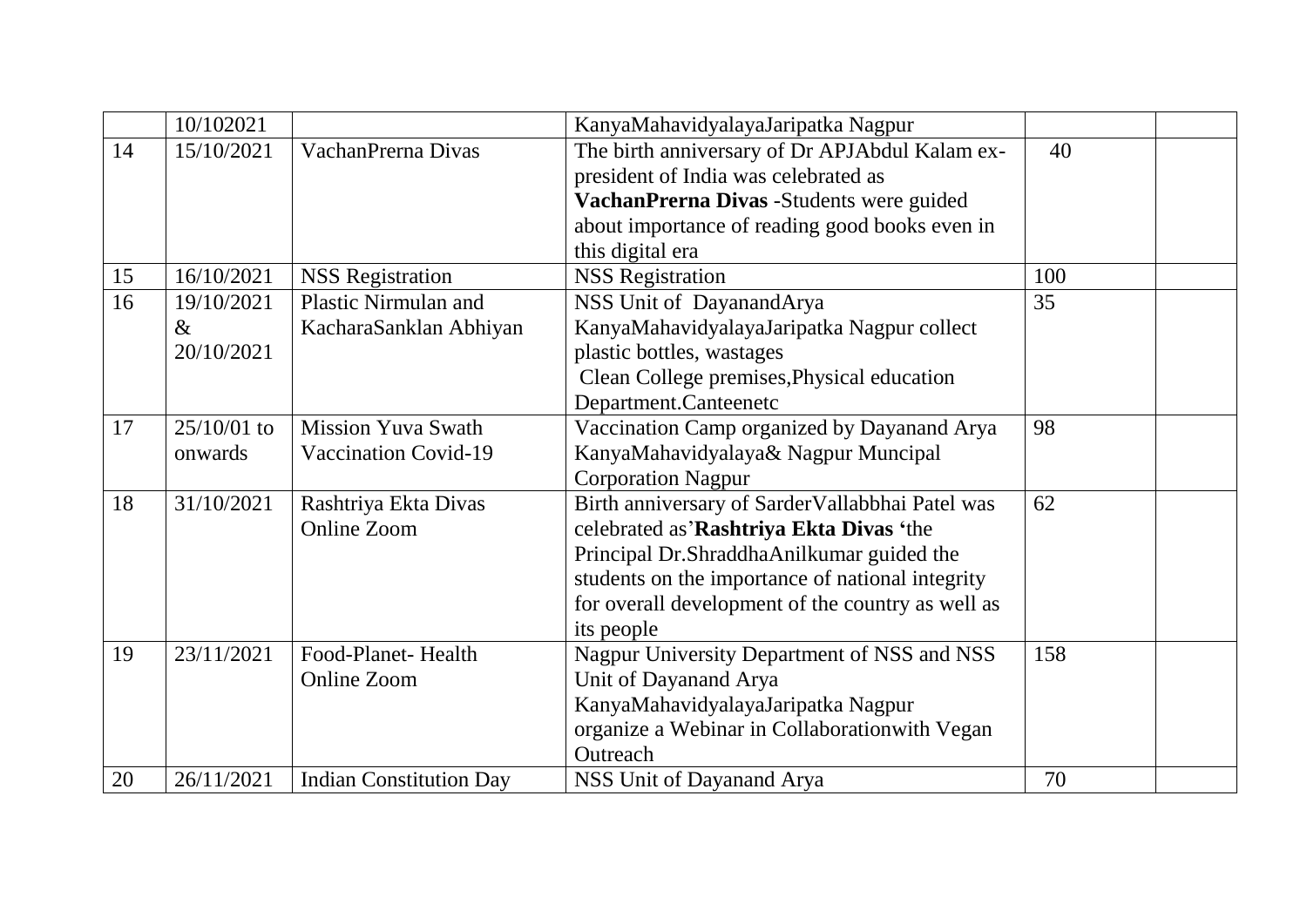|    |                                | Online Zoom                  | KanyaMahavidyalaya& Department of Political                    |                 |    |
|----|--------------------------------|------------------------------|----------------------------------------------------------------|-----------------|----|
|    |                                |                              | Science organize a One Day Webinar on                          |                 |    |
|    |                                |                              | <b>Indian Constitution Day</b>                                 |                 |    |
| 21 | 01/12/2021                     | World Aids Day Online        | NSS Unit of Dayanand Arya                                      | 48              |    |
|    |                                | Zoom                         | KanyaMahavidyalayaJaripatka Nagpur                             |                 |    |
| 22 | 08/12/2021                     | <b>Mission Sahasi</b>        | Programme attended at Suresh Bhat Sabhagruh,                   | 10              |    |
|    |                                |                              | Nagpur organized by RTMNU NSS Department                       |                 |    |
| 23 | 16/12/2021                     | Two Day Workshop On          | NSS Unit of Dayanand Arya                                      | 48              |    |
|    | $\&$                           | Personality Development &    | KanyaMahavidyalayaJaripatka Nagpur & Akhil                     |                 |    |
|    | 17/12/2021                     | <b>Self Defence Training</b> | Bhartiya Vidhyarthi Parishad Nagpur                            | 35              |    |
| 24 | $12^{th}$                      | National Youth Day           | NSS unit of Dayanand Arya                                      | 60              | 12 |
|    | Jan.2022                       |                              | KanyaMahavidyalayaJaripatka Nagpur                             |                 |    |
| 25 | $12^{\text{th}}$ Jan. to       | <b>National Youth Week</b>   | NSS unit of Dayanand Arya                                      | $\overline{55}$ | 11 |
|    | 19 <sup>th</sup>               | <b>INCOMPLETE</b>            | KanyaMahavidyalayaJaripatkaNagpur,Department                   |                 |    |
|    | Jan.2022<br><b>Online Mode</b> |                              | of Commerce, Department of Musi                                |                 |    |
|    |                                |                              |                                                                |                 |    |
|    |                                |                              | 12 <sup>th</sup> Jan. to 19 <sup>th</sup> Jan.2022 Online Mode |                 |    |
|    |                                |                              | 1) 12 <sup>th</sup> January 2022 World Yuva Day                |                 |    |
|    |                                |                              | Chairperson - Dr. Shraddha Anilkumar                           |                 |    |
|    |                                |                              | Principal D.A.K.Mahavidyalaya,Nagpur.                          |                 | 03 |
|    |                                |                              | NSS Programmeincharge                                          | 37              |    |
|    |                                |                              | Dr.Tanuja Rajput                                               |                 |    |
|    |                                |                              | Dr.Ritu Tiwari                                                 |                 |    |
|    |                                |                              | 2) $13^{\text{th}}$ January 2022                               |                 |    |
|    |                                |                              | Chairperson - Dr. Shraddha Anilkumar                           |                 |    |
|    |                                |                              | Principal D.A.K.Mahavidyalaya,Nagpur.                          |                 |    |
|    |                                |                              | Topic Role of Music in Stress Management                       |                 |    |
|    |                                |                              | Special Guest- Mrs. Anita Sharma                               |                 |    |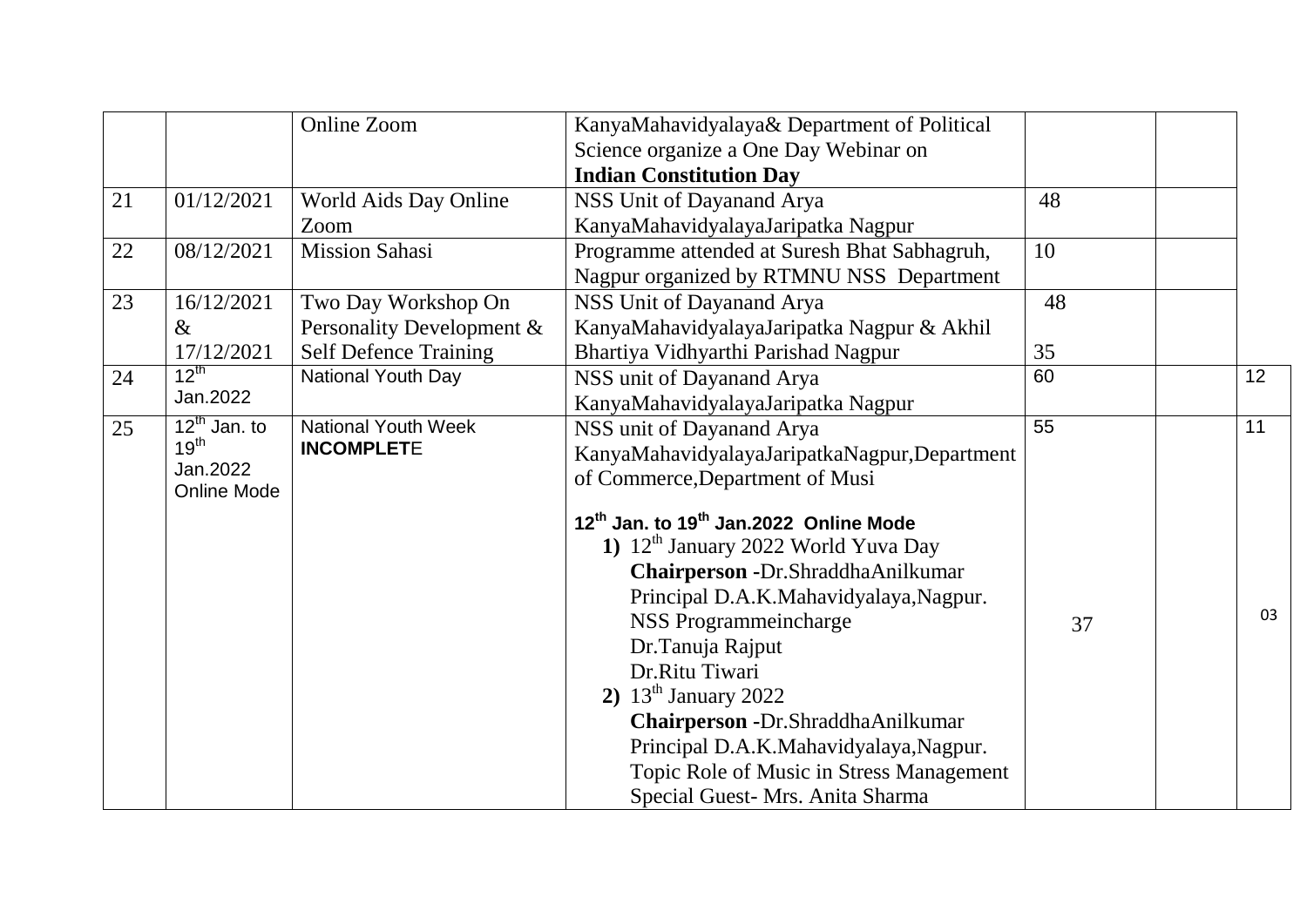|  | (HOD Dept.of Music)<br>3) $14^{\text{th}}$ January 2022<br>Chairperson - Dr. Shraddha Anilkumar<br>Principal D.A.K.Mahavidyalaya,Nagpur.<br>Topic: Dr Tanuja Rajput<br>How to face Interview?<br>Special Guest : Dr. Tanuja Rajput<br>4) $15^{\text{th}}$ January 2022<br>Chairperson - Dr. Shraddha Anilkumar<br>Principal D.A.K.Mahavidyalaya,Nagpur.<br>Topic:                                                                                                                                       | 48       | 02<br>02 |
|--|---------------------------------------------------------------------------------------------------------------------------------------------------------------------------------------------------------------------------------------------------------------------------------------------------------------------------------------------------------------------------------------------------------------------------------------------------------------------------------------------------------|----------|----------|
|  | 5) $17th$ January 2022<br>Chairperson - Dr. Shraddha Anilkumar<br>Principal D.A.K.Mahavidyalaya, Nagpur.<br><b>Topic: Wealth Awareness Programme</b><br>Special Guest: Shri. Kunal Joshi<br>Co-ordinator of Advisors Organziation<br>Mumbai<br>6) $18^{th}$ January 2022<br>Chairperson - Dr. Shraddha Anilkumar<br>Principal D.A.K.Mahavidyalaya,Nagpur.<br>Topic:<br>Special Guest : Shri. Sukrut Bhushan<br>Mumbai (Co-ordinator SSB Institute of<br>Govt,)<br>Co-Ordinator of Advisors Organziation | 53<br>98 | 12       |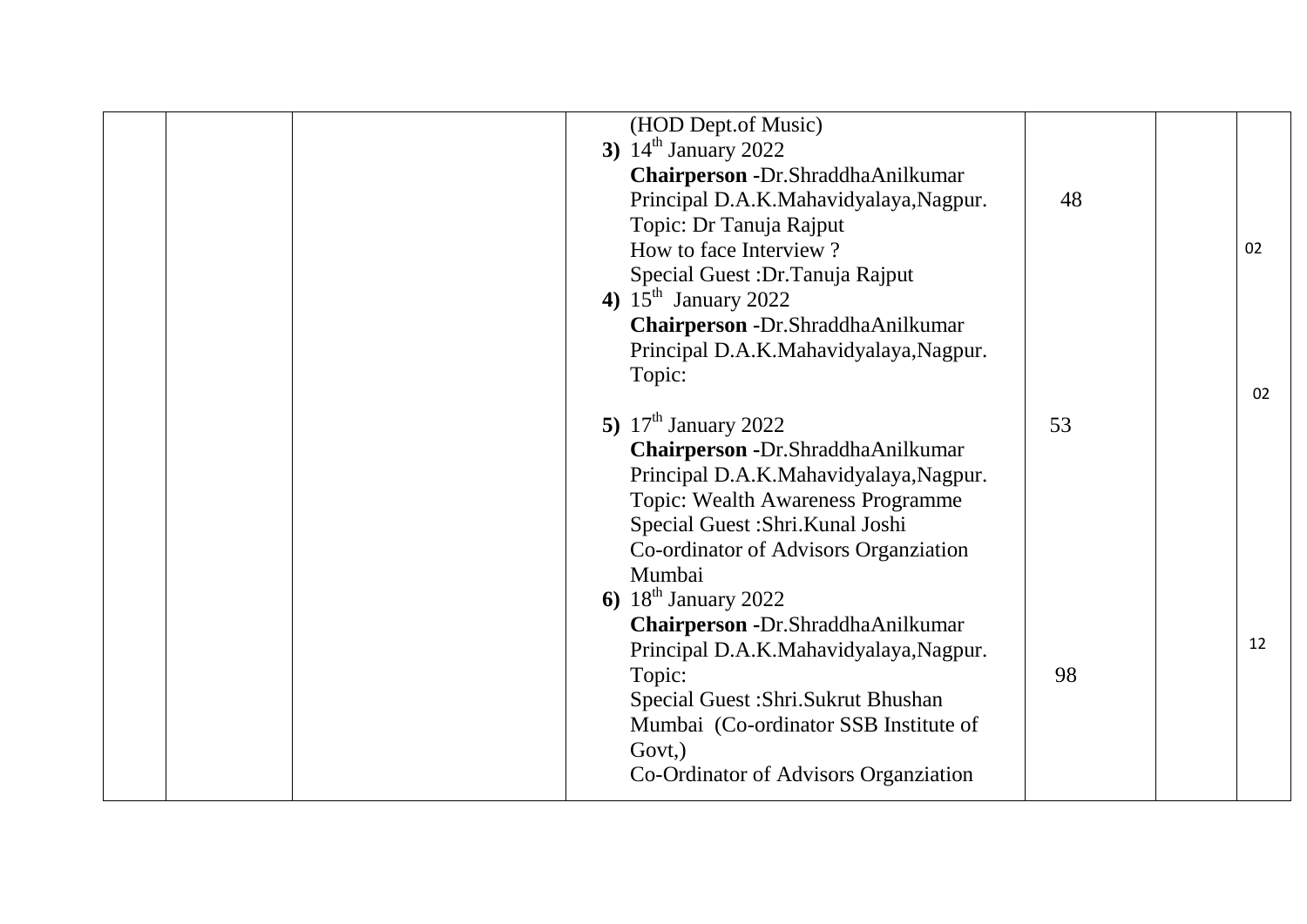|    |                        |                          | Mumbai<br>7) $19^{th}$ January 2022<br>Chairperson -Dr.ShraddhaAnilkumar<br>Principal D.A.K.Mahavidyalaya,Nagpur.<br>Topic: Stress Management For Commerce<br>Special Guest : Dr. AmitGangwani<br><b>Assistant Professor (Sindhu</b><br>Mahavidyalaya, Panchpaouli Nagpur) | 78 |    | 12 |
|----|------------------------|--------------------------|----------------------------------------------------------------------------------------------------------------------------------------------------------------------------------------------------------------------------------------------------------------------------|----|----|----|
|    |                        |                          |                                                                                                                                                                                                                                                                            | 68 |    | 12 |
| 26 | $24th$ January<br>2022 | National Girls Child Day | NSS unit of Dayanand Arya<br>KanyaMahavidyalayaJaripatka Nagpur                                                                                                                                                                                                            | 15 | 02 |    |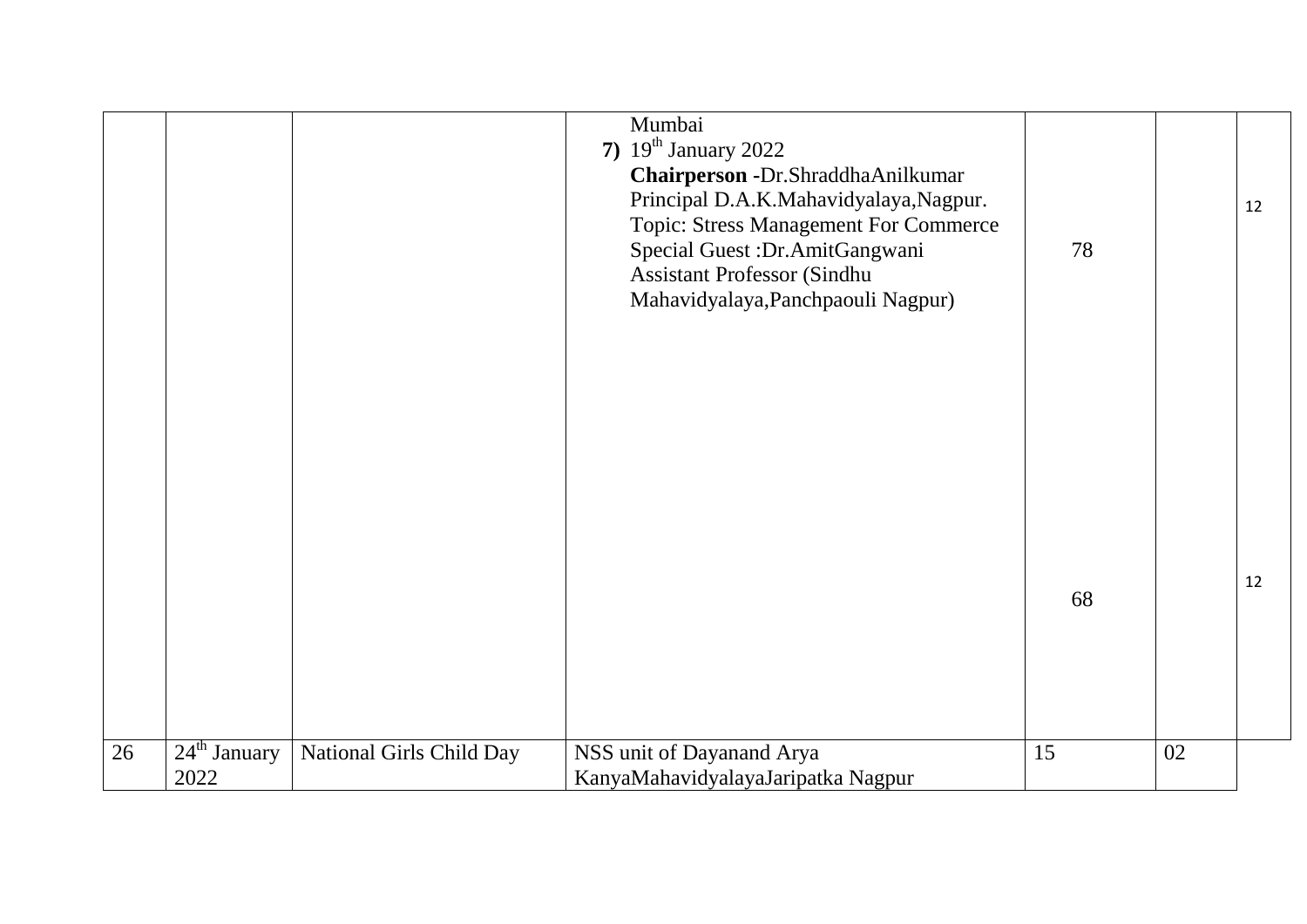|    |                                                                                                         |                                                                                                                                                            | Competation                                                                                                                                                                                              |    |    |
|----|---------------------------------------------------------------------------------------------------------|------------------------------------------------------------------------------------------------------------------------------------------------------------|----------------------------------------------------------------------------------------------------------------------------------------------------------------------------------------------------------|----|----|
|    |                                                                                                         |                                                                                                                                                            | Drawing, Singing & Dancing                                                                                                                                                                               |    |    |
| 27 | $25th$ January<br>2022                                                                                  | <b>Voters Day</b>                                                                                                                                          | Posters Making Competition 5 students<br>participated<br>NSS unit of Dayanand Arya<br>KanyaMahavidyalayaJaripatkaNagpur,Department<br>of Politcal Science<br><b>First Prize:</b><br><b>Second Prize:</b> | 05 | 03 |
| 28 | $25^{\text{th}}$<br>Feb.2022<br>$27th$ Feb<br>2022<br>1 <sup>st</sup> March to<br>6 <sup>th</sup> March | <b>Training at Nagpur</b><br>MuncipalCorporation<br>Hospital Sadar Nagpur.<br>Polio Abhiyan<br>(INCOMPLETE)                                                | NSS unit of Dayanand Arya<br>KanyaMahavidyalayaJaripatka Nagpur                                                                                                                                          | 26 | 02 |
| 29 | $6th$ March<br>2022                                                                                     | Vasantrao Deshpande Hall<br><b>Civil Lines Nagpur</b><br>Defense Driving<br>YuvaDoudManch<br><b>National Road Safety</b><br>Council<br>Government of India | RashtrasantTukdoji Maharaj Napur University<br>Nagpur Department of NSS.<br>NSS unit of Dayanand Arya<br>KanyaMahavidyalayaJaripatka Nagpur                                                              | 20 | 01 |
| 30 | 8 <sup>th</sup> March                                                                                   | International Women's Day                                                                                                                                  | NSS unit of Dayanand Arya                                                                                                                                                                                | 54 | 02 |